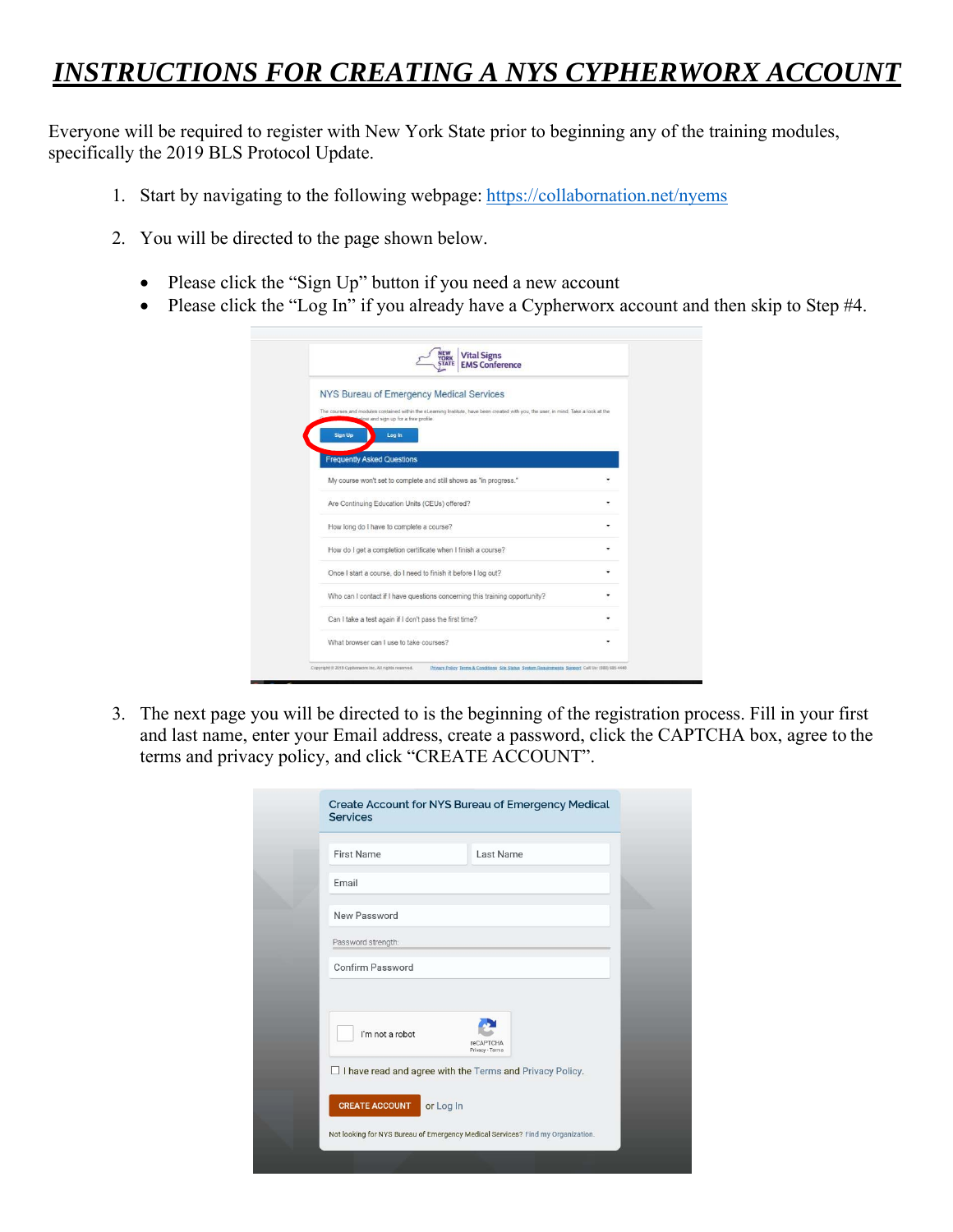4. You will then be directed to this next page. Please click the "Join (Free)" button.



5. You will then be directed to this next page. Please click the "Yes, Join" button.

| Servi                              | Welcome to NYS Rureau of Emergency Medical<br><b>JOIN SITE</b>                               |                             |
|------------------------------------|----------------------------------------------------------------------------------------------|-----------------------------|
| You a<br>at no<br>like to<br>page. | Are you sure that you would like to join NYS Bureau of<br><b>Emergency Medical Services?</b> | <b>vices</b><br>ould<br>ome |
| <b>JOI</b>                         | YES, JOIN<br><b>CANCEL</b>                                                                   |                             |
|                                    |                                                                                              |                             |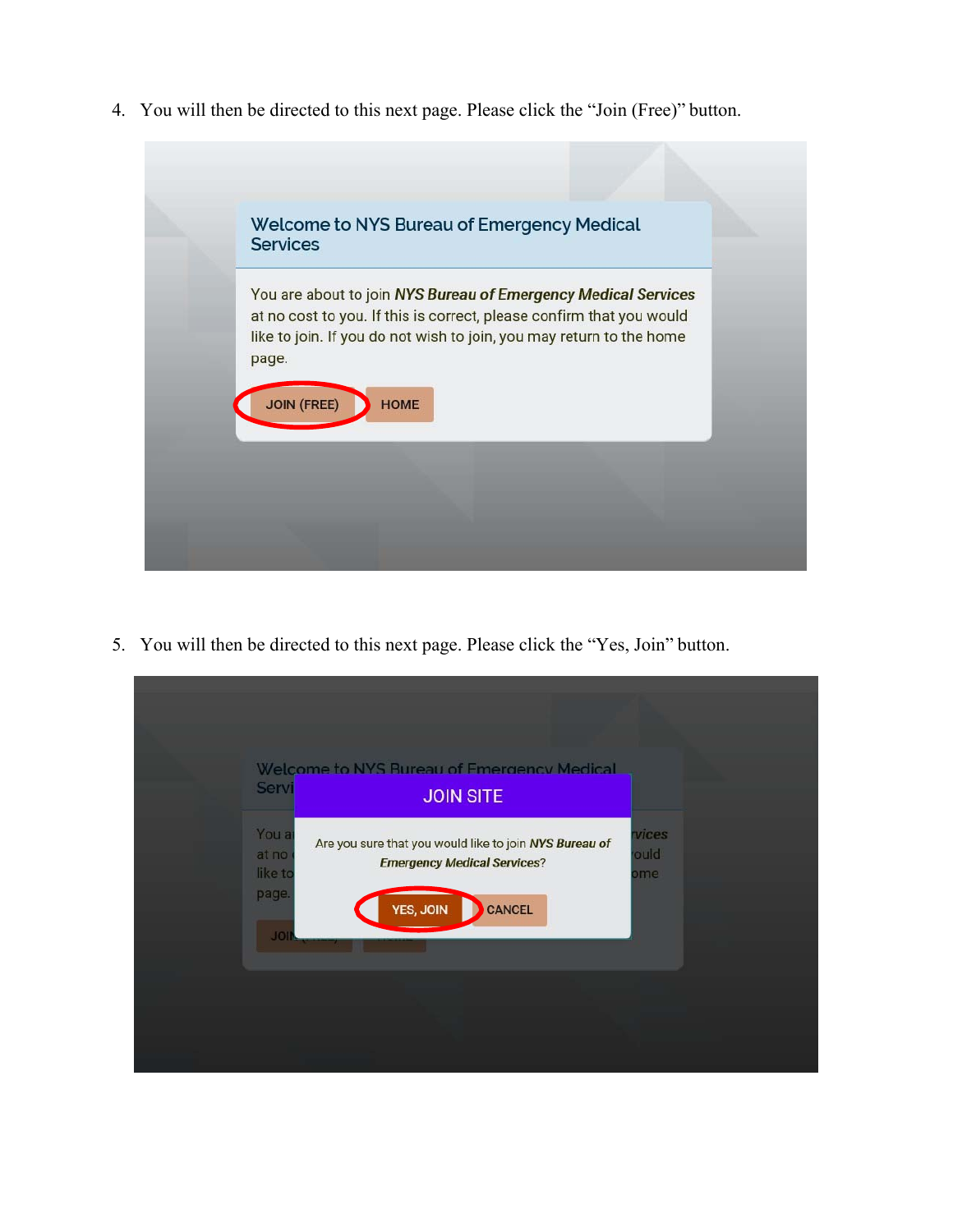6. Once you create your account and joined, you will be directed to additional registration fields. Please fill out your cell phone number (if you do not have a cell phone number please use your home number), your EMT level, and your EMT number.

| Please fill out this form to complete registration.               |
|-------------------------------------------------------------------|
| Cell phone number *                                               |
|                                                                   |
| EMT Credential(s) *                                               |
| *Not applicable                                                   |
| <b>AEMT</b>                                                       |
| AEMT-CC                                                           |
| <b>BASIC</b>                                                      |
| CFR                                                               |
| <b>EMT</b>                                                        |
| Paramedic                                                         |
| EMT Number (if applicable - please enter n/a if not applicable) * |

Please fill in any other credentials you may have. For example, instructor (CPR, CIC, CLI), Firefighter, RN, MD, etc. If you do not have any additional credentials, please select the \*Not applicable box. If you have any other credentials, please list in the box provided.

| Other Credential(s) - (select all that apply) *<br>*Not applicable                                     |              |  |
|--------------------------------------------------------------------------------------------------------|--------------|--|
| <b>AHA/ARC CPR instructor</b>                                                                          |              |  |
| Certified Instructor Coordinator                                                                       |              |  |
| Certified Lab Instructor                                                                               |              |  |
| Dispatcher                                                                                             |              |  |
| Firefighter                                                                                            |              |  |
| Law Enforcement/Public Safety                                                                          |              |  |
| LPN                                                                                                    |              |  |
| <b>NP</b>                                                                                              | $\mathbf{v}$ |  |
| Other Credential(s) - (write in box if you did not find your credential(s) in any<br>checkbox choices) |              |  |
|                                                                                                        |              |  |
| Please choose your Primary Agency *<br>Onlined on modern                                               |              |  |
|                                                                                                        |              |  |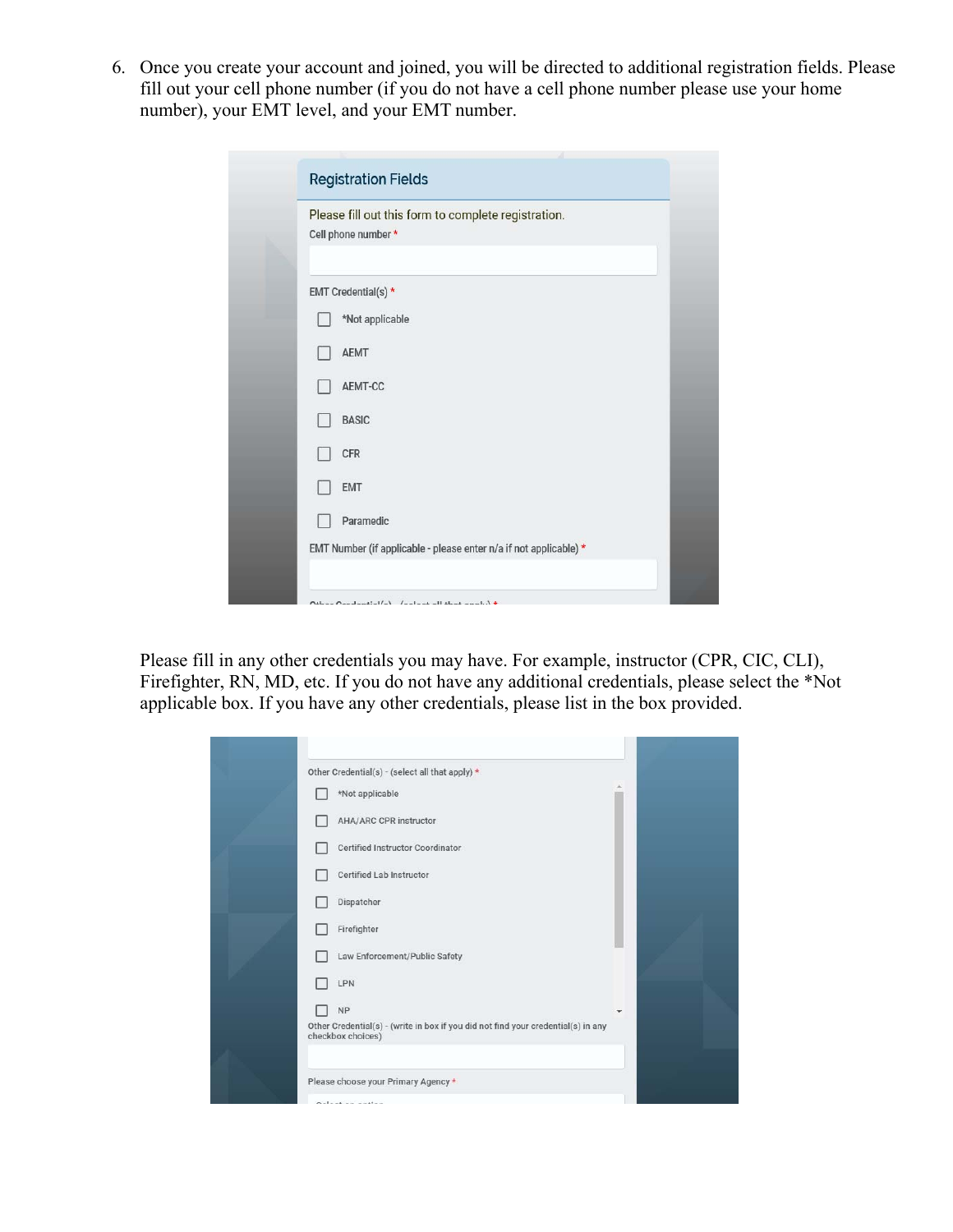Please choose your *PRIMARY* agency from the drop-down menu. If you have a secondary, or multiple agencies that you belong to, please choose them in the second section. If you do not have any secondary agencies, select "*Not applicable".* Please make sure you fill in all boxes. Once completed click the "SUBMIT" button. If you hit submit and it does not advance you to the next page the area you missed will be highlighted in red.

| Please choose additional agencies (select all that apply) * |              |
|-------------------------------------------------------------|--------------|
| *Not applicable                                             |              |
| A.E. Crandall Hook and Ladder Co., Inc.                     |              |
| Ace Ambulance Service, LLC                                  |              |
| Adams Fire Company, Inc.                                    |              |
| Addison Volunteer Fire Department Ambulance Corps           |              |
| Afton Hose Co. Emergency Squad                              |              |
| Air Methods Corp, subsidiary Rocky Mountain Holdings LLC    |              |
| Akron Fire Company, Inc.                                    |              |
| Akwesasne Mohawk Ambulance                                  | $\checkmark$ |

7. This will complete your registration and you will be directed to the course page.

| $\equiv$             | <b>NEW Vital Signs</b><br>STATE EMS Conference |                                                       |                                                                       |                       |                      |                                 | Q        |
|----------------------|------------------------------------------------|-------------------------------------------------------|-----------------------------------------------------------------------|-----------------------|----------------------|---------------------------------|----------|
| ■<br>⋓               |                                                |                                                       | My Courses                                                            |                       |                      |                                 |          |
| $\oplus$             |                                                |                                                       | п<br>1 Courses<br><b>0</b> Completed<br>$\mathcal{A}$                 | $0$ CEUs<br>$\bullet$ | <b>Q</b> Clock Hours | $\odot$                         |          |
| $\qquad \qquad \Box$ |                                                |                                                       | $\check{~}$<br>All Learning $\vee$<br>All Lesson Status<br>Title: A-Z | Search My Courses     | ₩                    |                                 |          |
| 一                    |                                                | NOT STARTED                                           | Statewide Basic Life Support Adult and Pediatric Treatment Protocols  |                       |                      |                                 |          |
| <b>BB</b>            |                                                | <b>NEW Vital Signs</b><br><b>STATE</b> EMS Conference | No Expiration<br>CEUs Earned: 0 / 0<br>$\blacksquare$                 |                       |                      | <b>TAKE COURSE</b><br>$\square$ |          |
| 陶                    |                                                |                                                       |                                                                       |                       |                      |                                 |          |
|                      |                                                |                                                       |                                                                       |                       |                      |                                 |          |
|                      |                                                |                                                       |                                                                       |                       |                      |                                 |          |
|                      |                                                |                                                       |                                                                       |                       |                      |                                 | ℯ.       |
|                      |                                                |                                                       |                                                                       |                       |                      |                                 | 电 120% · |

8. Upon entering the site, you will be assigned both of the BLS protocol updates. Please ensure that you complete the correct course based on MLREMS Advisory 19-09A: 2019 NYS EMS Collaborative Protocol Update.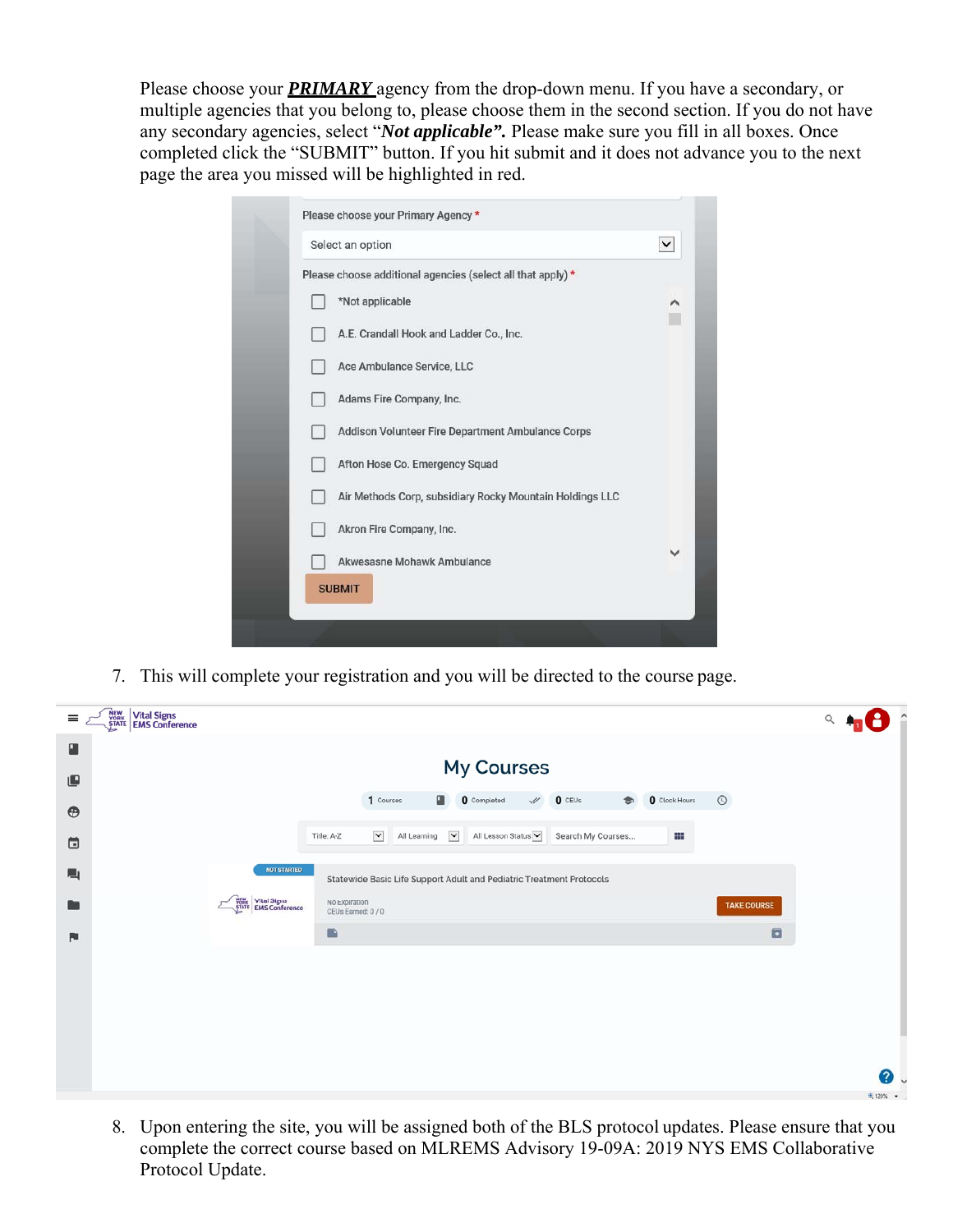## *NAVIGATING BETWEEN CYPHERWORX SITES (NATIONS)*

Now that you have an account in two (2) Cypherworx sites, or nations as they are referred to, you will need to understand how to navigate between them. Different course may be hosted in different nations – but YOUR courses will always be tracked in 'My Courses' and in your personal transcript.

If you followed the instructions above, you should be in the NYS site (or nation) of Cypherworx. This is indicated with the NYS icon in the upper left corner of your screen (green arrow). To change back to the University of Rochester nation, you will begin by clicking on the icon in the upper right corner (red arrow). In the image below, my icon is a star of life with a flag inside – yours will likely be a circle with a person icon inside.



This will open a window with several choices – at the bottom of the window, there is a drop down box under the 'Select a site' label (red arrow). Clicking here will show you all the nations you belong to currently. Select the University of Rochester nation from the list (blue arrow) and you will automatically redirected to that nation.

| $=$<br>$\Box$<br>$\boldsymbol{\theta}$ | NEW<br>YORK<br>STATE<br><b>Vital Signs</b><br><b>EMS Conference</b> |                                                 |                                       |                                    |                                  |                           | <b>My Courses</b>   |            |                                                           |        |                                               |                                                                                               |
|----------------------------------------|---------------------------------------------------------------------|-------------------------------------------------|---------------------------------------|------------------------------------|----------------------------------|---------------------------|---------------------|------------|-----------------------------------------------------------|--------|-----------------------------------------------|-----------------------------------------------------------------------------------------------|
| 囗                                      |                                                                     | 40 Courses                                      | 团                                     | 2 Events                           | 茴                                |                           | 23 Completed        | $\sqrt{ }$ | $1.1$ CEUs                                                | Э      | $18.5 \text{ }\substack{\text{Clock}\text{}}$ | <b>Hi Michael</b>                                                                             |
|                                        |                                                                     |                                                 | Title: A-Z                            | ۰                                  | All Learning                     | $\boldsymbol{\mathrm{v}}$ | All Lesson Status v |            | Search My Courses                                         |        | m                                             | My Profile<br>Transcript                                                                      |
|                                        |                                                                     |                                                 | <b>PASSED</b>                         |                                    |                                  |                           |                     |            | 2019 NYS BLS Adult and Pediatric Protocol Regional Update |        |                                               | Shopping Cart<br>Log Out                                                                      |
|                                        |                                                                     | <b>NEW Vital Signs<br/>STATE EMS Conference</b> |                                       | No Expiration<br>CEUs Earned: 0.03 |                                  |                           |                     |            |                                                           |        | <b>TAKE C</b>                                 | Select a site                                                                                 |
|                                        |                                                                     |                                                 | <b>PASSED</b>                         | n a                                |                                  |                           | $\Box$              |            |                                                           | $\sum$ | Pittsford Volunteer Ambulance                 | NYS Bureau of Emergency Medica v<br>NYS Bureau of Emergency Medical Services                  |
|                                        |                                                                     | NEW<br>YORK<br>STATE                            | <b>Vital Signs<br/>EMS Conference</b> | No Expiration<br>CEUs Earned: 0.18 | 2019 NYS BLS Adult and Pediatric |                           |                     |            |                                                           |        |                                               | University of Rochester Division of Prehospital Medicine (default)<br><b>TAKE COURSE</b><br>7 |